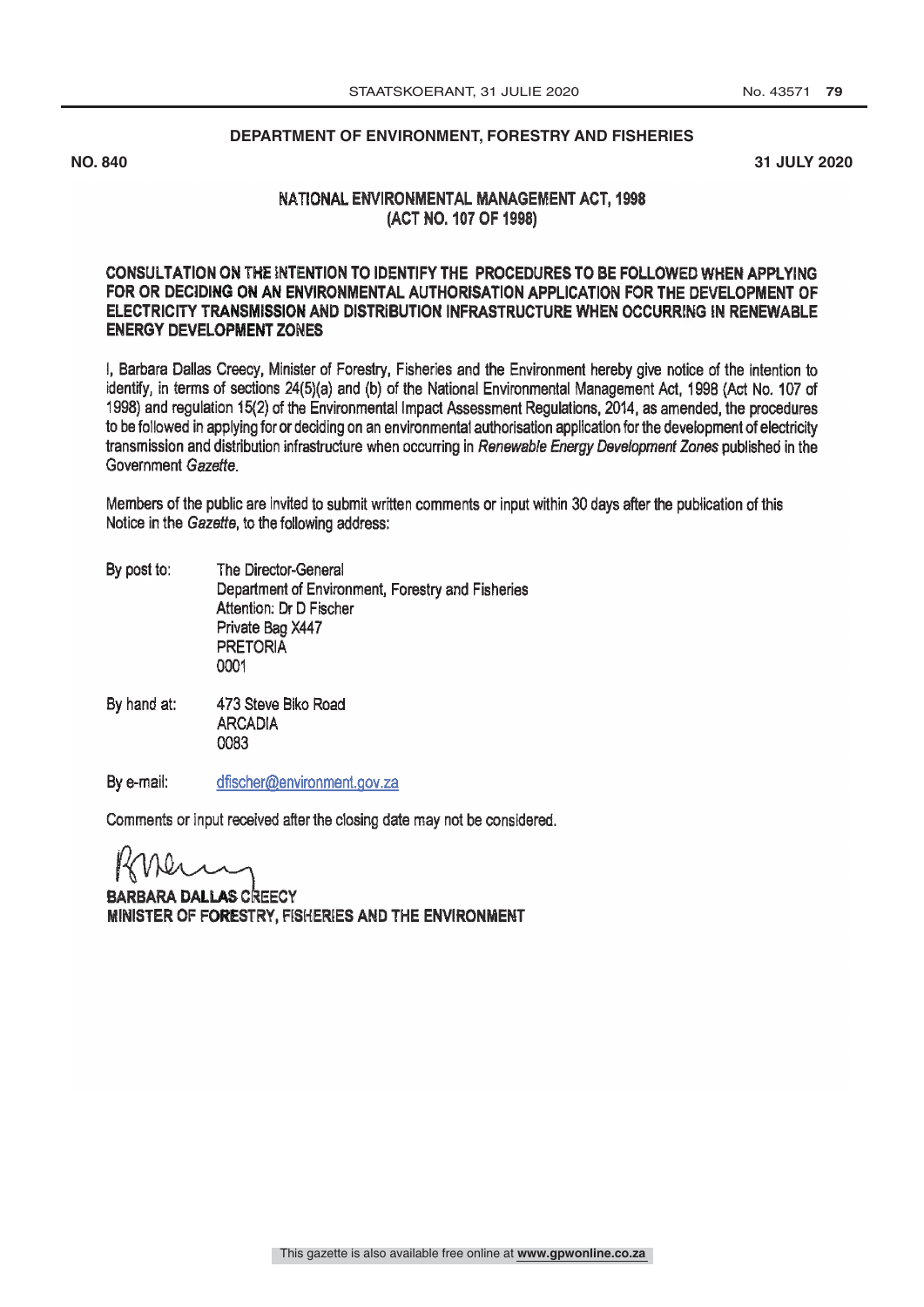#### **SCHEDULE**

1. The Strategic Environmental Assessment for Wind and Solar Photovoltaic Energy in South Africa, 2015 identified 8 *Renewable Energy Development Zones* that are of strategic importance for large scale wind and solar photovoltaic development. These *Renewable Energy Development Zones* together with the procedures to be followed when applying for environmental authorisation for a large scale wind and solar facility within these areas were published under Government Notice No. 114, Government *Gazette* 41445 of 16 February 2018. The areas identified are included on the map provided as Appendix 1 and are as follows:

| <b>Renewable Energy Development Zone</b><br><b>Number</b> | <b>Name</b> | <b>Applicable Renewable Energy Technology</b>             |
|-----------------------------------------------------------|-------------|-----------------------------------------------------------|
| Renewable Energy Development Zone 1                       | Overberg    | Large scale wind and solar photovoltaic energy facilities |
| Renewable Energy Development Zone 2                       | Komsberg    | Large scale wind and solar photovoltaic energy facilities |
| Renewable Energy Development Zone 3                       | Cookhouse   | Large scale wind and solar photovoltaic energy facilities |
| Renewable Energy Development Zone 4                       | Stormberg   | Large scale wind and solar photovoltaic energy facilities |
| Renewable Energy Development Zone 5                       | Kimberley   | Large scale solar photovoltaic energy facilities          |
| Renewable Energy Development Zone 6                       | Vryberg     | Large scale solar photovoltaic energy facilities          |
| Renewable Energy Development Zone 7                       | Upington    | Large scale solar photovoltaic energy facilities          |
| Renewable Energy Development Zone 8                       | Springbok   | Large scale wind and solar photovoltaic energy facilities |

2. The Phase 2 Strategic Environmental Assessment for Wind and Solar Photovoltaic Energy in South Africa, 2019 identified 3 additional *Renewable Energy Development Zones* that are of strategic importance for large scale wind and solar photovoltaic energy development. These *Renewable Energy Development Zones* were published under Government Notice No. 786 published under Government *Gazette* No. 43528 of 17 of July 2020. The areas identified are included on the map provided as Appendix 2 and are as follows:

| <b>Renewable Energy Development Zone</b><br><b>Number</b> | <b>Name</b>          | <b>Applicable Renewable Energy Technology</b>             |
|-----------------------------------------------------------|----------------------|-----------------------------------------------------------|
| Renewable Energy Development Zone 9                       | Emalahleni           | Large scale solar photovoltaic energy facilities          |
| Renewable Energy Development Zone 10                      | Klerksdorp           | Large scale solar photovoltaic energy facilities          |
| Renewable Energy Development Zone 11                      | <b>Beaufort West</b> | Large scale wind and solar photovoltaic energy facilities |

- 3. The scope of this Notice applies to an application for an amendment to an environmental authorisation contemplated in Part 2 of Chapter 5 of the Environmental Impact Assessment Regulations, 2014, as amended, and for an application for an environmental authorisation when triggering the following activities related to the development of electricity transmission and distribution infrastructure, including any associated activities necessary for the realisation of such infrastructure, where the greater part of the activity (90% or more) is undertaken within a *Renewable Energy Development Zone* contemplated in paragraph 1 or 2 of this Schedule:
	- 3.1. Environmental Impact Assessment Regulations Listing Notice 1 of 2014, as amended:
		- 3.1.1. Activity 11; and
		- 3.1.2. Activity 47; and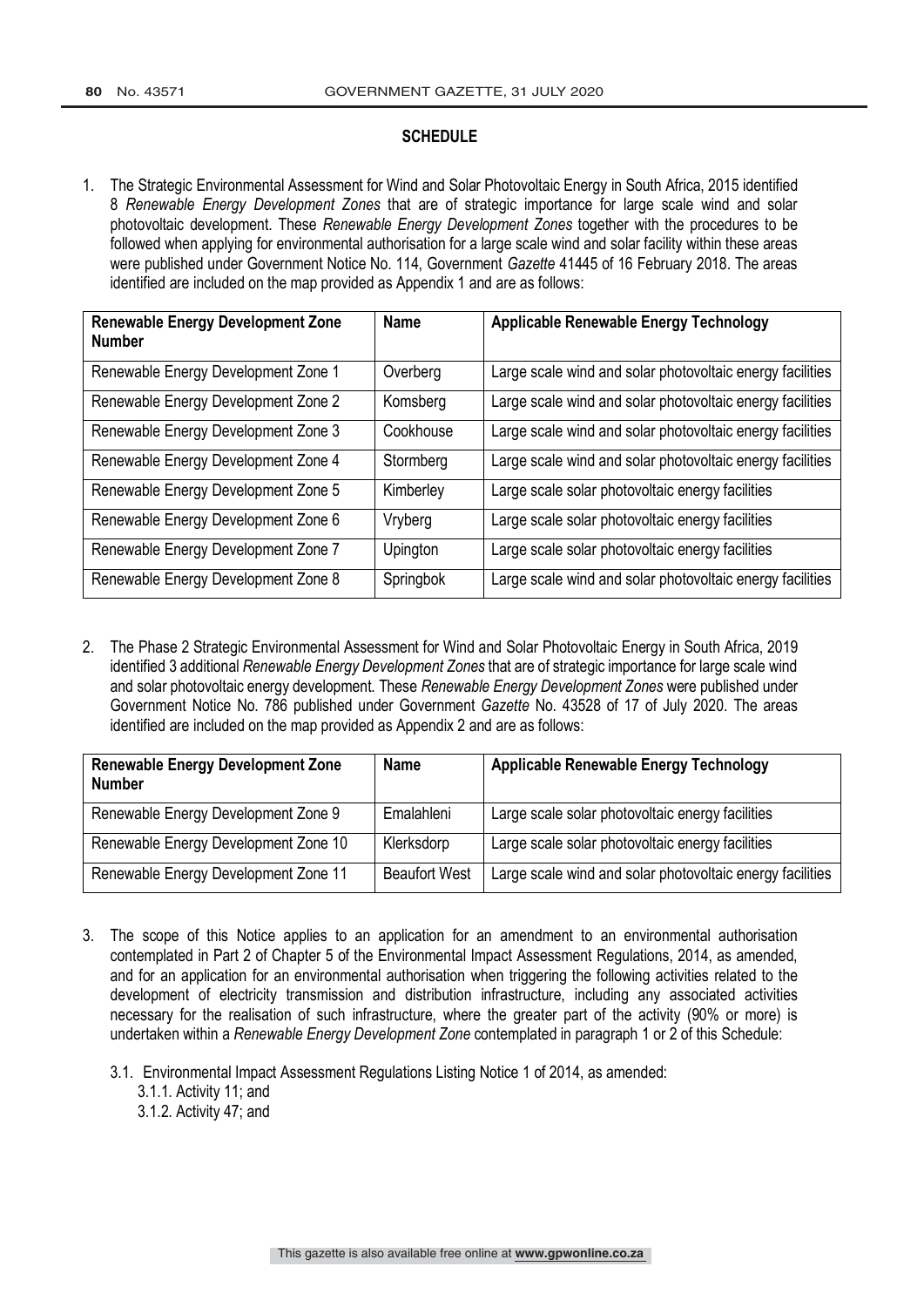- 3.2. Environmental Impact Assessment Regulations Listing Notice 2 of 2014, as amended: 3.2.1. Activity 9.
- 4. In order to obtain an environmental authorisation for the activities contemplated in paragraphs 3.1 and 3.2 of this Schedule, the applicant must-
	- 4.1. follow the basic assessment process contemplated in regulations 19 and 20 of the Environmental Impact Assessment Regulations, 2014, as amended;
	- 4.2. negotiate a route with all landowners; and
	- 4.3. submit the route negotiated in accordance with paragraph 4.2 as part of the environmental authorisation application.
- 5. The *Generic Environmental Management Programme (EMPr) for the Development and Expansion of Substation Infrastructure for Transmission and Distribution of Electricity* and the *Generic Environmental Management Programme (EMPr) for the Development and Expansion of Overhead Electricity Transmission and Distribution Infrastructure,* published as Appendix 1 and 2 under Government Notice No. 435, Government *Gazette* 42323 of 22 March 2019, applies to an application for environmental authorisation for activities contemplated in paragraph 3 of this Schedule.
- 6. The timeframe for decision-making on an application contemplated in paragraphs 3 of this Schedule is 57 days.
- 7. If a part greater than 10% of the facilities contemplated in this Notice falls outside of a *Renewable Energy Development Zone* as identified in this Notice, the requirements as prescribed in the Environmental Impact Assessment Regulations, 2014, as amended, apply.
- 8. All applications which are pending at the date of publication of these procedures for implementation must be dealt with in accordance with the procedures of the Environmental Impact Assessment Regulations, 2014, as amended.
- 9. The *Strategic Environmental Assessment for Wind and Solar Photovoltaic Energy in South Africa, 2015* and the *Phase 2 Strategic Environmental Assessment for Wind and Solar Photovoltaic Energy in South Africa, 2019* can be accessed at http://redzs.csir.co.za; or https://egis.environment.gov.za/redz.
- 10. The boundaries of the *Renewable Energy Development Zones* referred to in this Schedule are available from the Department of Environment, Forestry and Fisheries at http://egis.environment.gov.za – Geographical Areas and hard copies of the zones can be obtained from:

| <b>PLACE</b>                                                               | <b>CONTACT PERSON/S</b>                                        | <b>CONTACT DETAILS</b>              |
|----------------------------------------------------------------------------|----------------------------------------------------------------|-------------------------------------|
| Head office of the<br>Department of Environment,<br>Forestry and Fisheries | Directorate Enterprise<br>Geospatial Information<br>Management | GazetteMapping@environment.gov.za   |
|                                                                            | Ms Marlanie Moodley                                            | Direct Line: +27 12 399 8916/ 9301  |
|                                                                            | Ms Lisa Pretorius                                              | Call Centre Number: +27 86 111 2468 |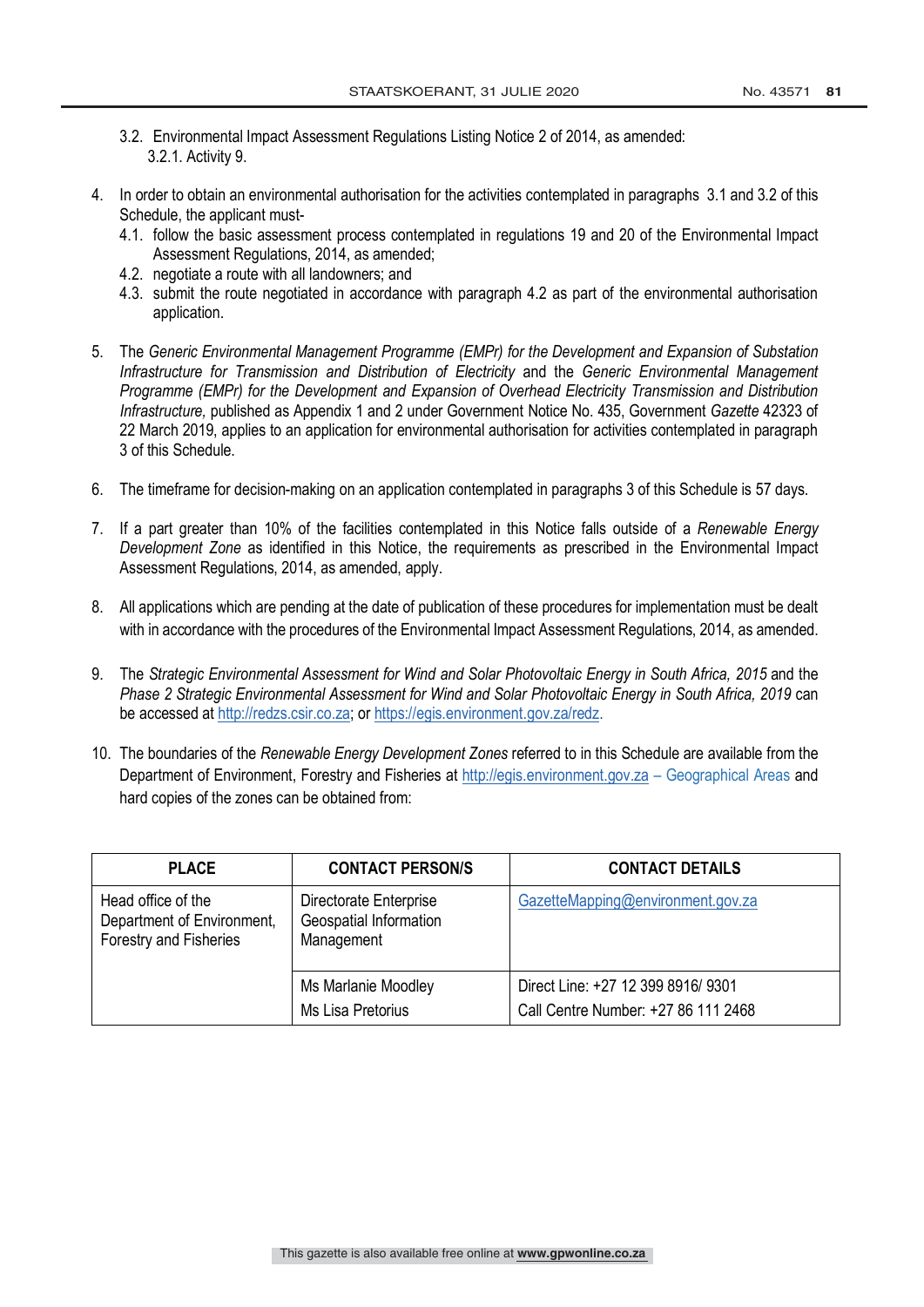# **APPENDIX1**



## RENEWABLE ENERGY DEVELOPMENT ZONES 1-8